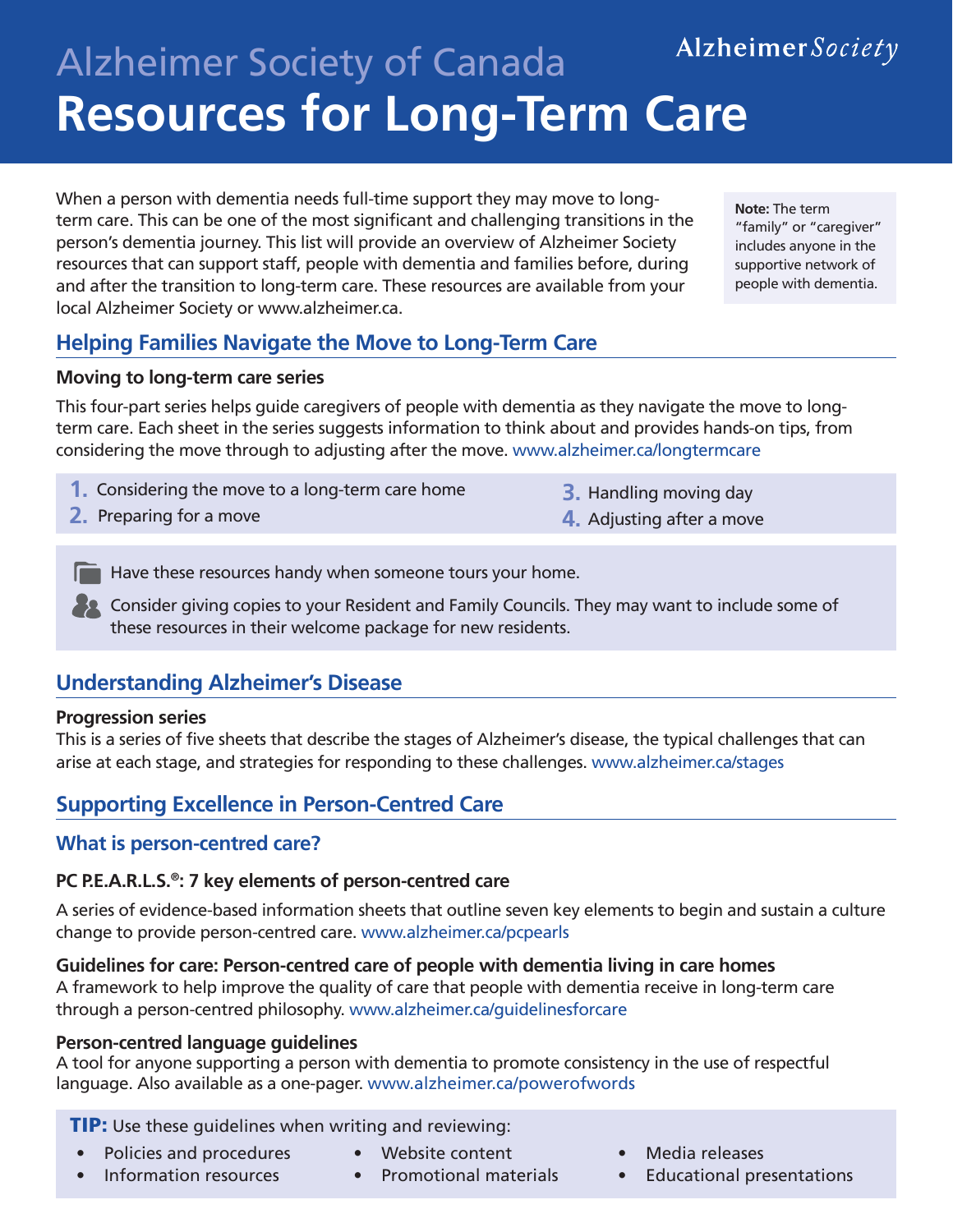# **Practical guidelines for person-centred care:**

These resources speak to some of the day-to-day interactions you will have with a person living with dementia. They provide practical tips and strategies for a person-centred care approach.

#### **Meal times**

Provides an overview of how dementia affects the ability to eat. Presents tips and strategies for navigating these changing abilities during mealtime. www.alzheimer.ca/mealtimes

#### **Personal care**

Explains how dementia affects personal care and hygiene. Provides strategies for a person-centred approach to personal care. www.alzheimer.ca/personalcare

#### **Communication**

Provides the reader with information on how dementia affects communication. Suggests useful strategies to maintain and enhance communication throughout the disease progression. [www.alzheimer.ca/communication](http://www.alzheimer.ca/communication)

#### **Quality of life**

This resource acknowledges how deeply personal defining quality of life is. It lists the many factors to consider and includes suggestions to enhance the quality of life of both people with dementia and caregivers. www.alzheimer.ca/qualityoflife

#### **Dementia, intimacy and sexuality**

Provides information on how to address the intimacy and sexual needs of people with dementia and their partners as the disease progresses. www.alzheimer.ca/intimacyandsexuality

#### **Dementia and responsive behaviours**

This resource will help answer some of the questions you may have about how dementia affects a person's behaviour, why it's important to understand the meaning behind the behaviour, and what strategies you can try to reduce responsive behaviours. www.alzheimer.ca/responsivebehaviours

#### **Knowing the person with dementia:**

#### **All About Me**

A booklet designed to help others support and get to know a person with dementia by outlining the things that make the person unique, such as: habits, daily routines, likes, dislikes, etc. www.alzheimer.ca/allaboutme

# TIPS:

Make an activity out of completing this booklet with the resident and their family. Consider providing copies of the resource to your Resident and Family Councils so they can include it in their welcome packages for new residents.



Get creative! Use the information in the booklet to help design activities unique to the person.



Use the information in the booklet to help you understand the person's needs.

For example, you notice one of the residents walking up and down the hall in the mornings. You review *All About Me* and see that they used to go for a walk with their spouse every morning. You decide to ask a volunteer to continue this routine with them. The person seems happy to have company during their morning walks again.



Keep this booklet in an easy-to-find location so others can get to know the person, too.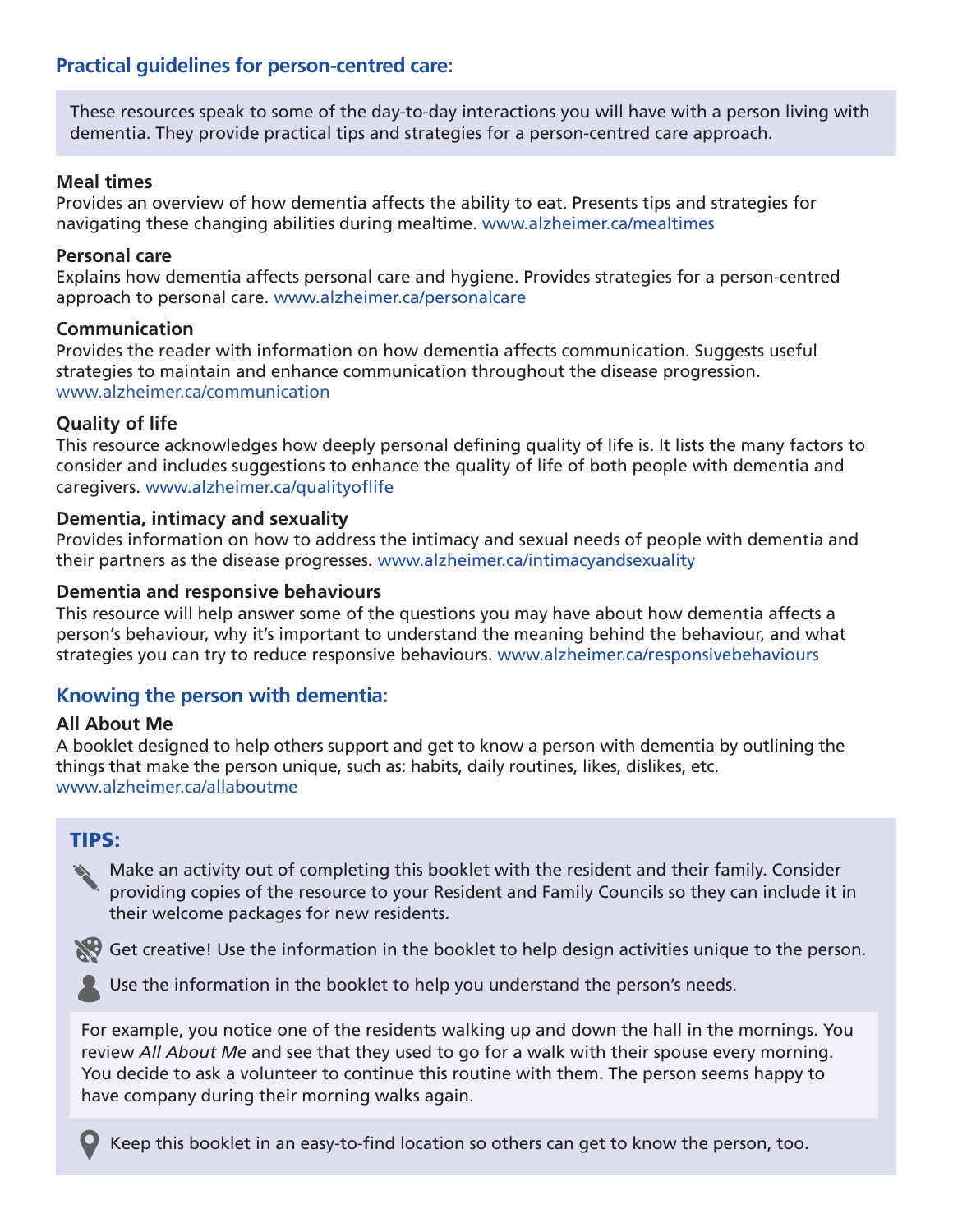#### **All About Me: A conversation starter**

A shortened version of the All About Me booklet. www.alzheimer.ca/allaboutme



 $\equiv$  Keep a copy in their plan of care.

Refer to this resource for conversation topics the person will enjoy.

#### **Meaningful visits**

Includes tips on how to have a more meaningful visit with a person with dementia. www.alzheimer.ca/meaningfulvisits

TIPS: This resource is available in two formats from your local Alzheimer Society - a poster or a pocket-sized foldout.



Have a selection of pocket-sized handouts ready to give those who want visiting tips on-the-go.

Include copies of this resource in welcome kits for new residents and families.

# **A human rights-based approach to dementia:**

#### **The Canadian Charter of Rights for People with Dementia**

The Charter highlights some of the challenges that people with dementia often face and defines seven explicit rights to empower Canadians living with dementia to self-advocate, while ensuring that the people and organizations that support them know and protect these rights. www.alzheimer.ca/charter

 Display the Charter in a prominent location to demonstrate the value you place in supporting  $\mathbf{S}$ the human rights of people living with dementia.



Start a conversation with other staff, residents or families about how the Charter complements your Resident Bill of Rights.

# **Understanding Loss and Grief in Dementia**

#### **Ambiguous loss and grief: A resource for healthcare providers**

Provides an overview of how loss and grief affect people with dementia and their caregivers throughout the progression of the disease. Suggests strategies for how to support people with dementia and families through their grief. www.alzheimer.ca/ambiguousloss

#### **Ambiguous loss and grief: A resource for individuals and families**

Helps family caregivers understand how grief and loss can affect them and the person with dementia. Includes information to help both the caregiver and the person with dementia cope with their grief, stay connected, and remain healthy and resilient throughout the progression of the disease. [www.alzheimer.ca/ambiguousloss](http://www.alzheimer.ca/ambiguousloss)